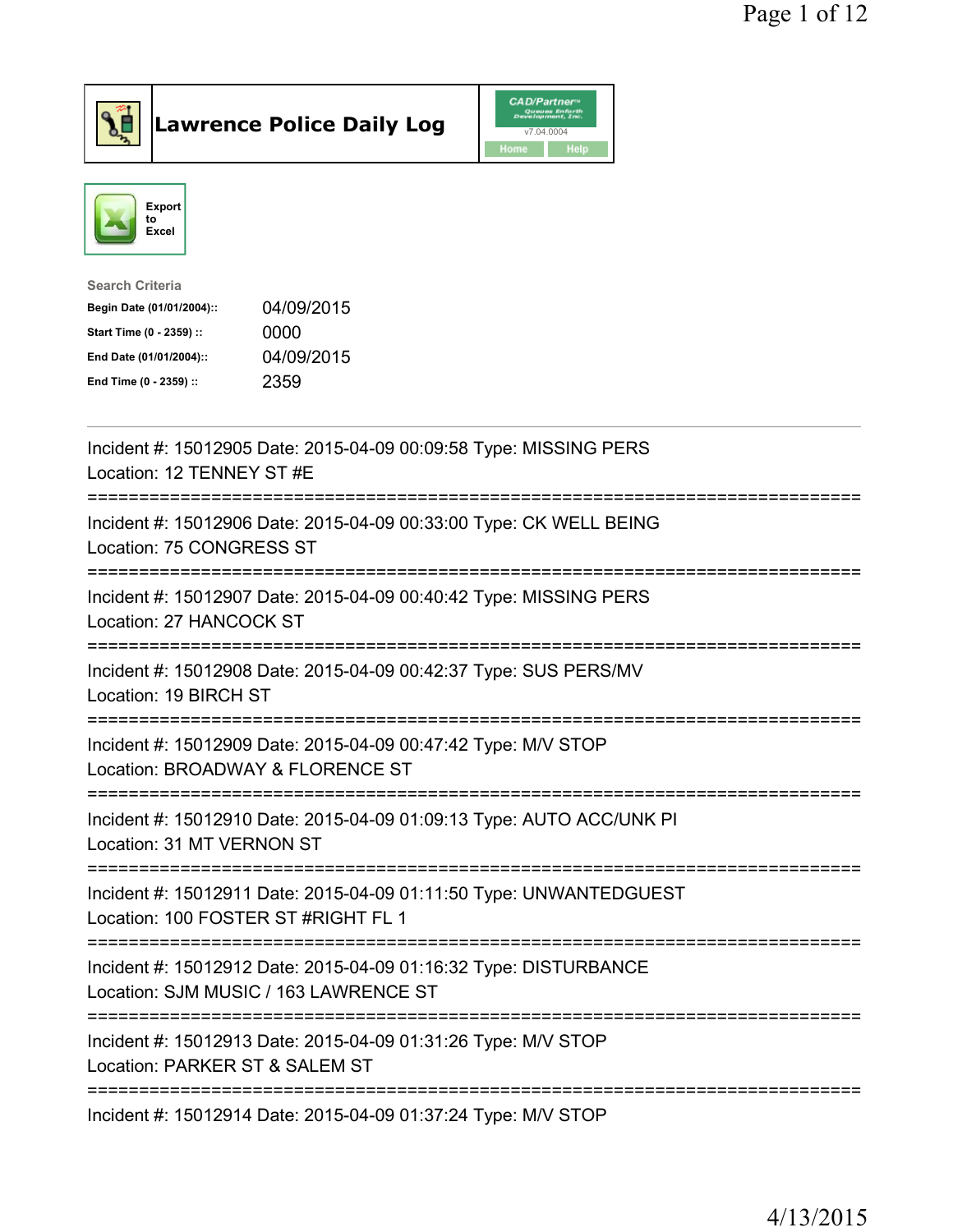| Location: ARLINGTON ST & LAWRENCE ST<br>=================================                                                             |
|---------------------------------------------------------------------------------------------------------------------------------------|
| Incident #: 15012915 Date: 2015-04-09 01:46:18 Type: M/V STOP<br>Location: S UNION ST & WINTHROP AV<br>=========================      |
| Incident #: 15012916 Date: 2015-04-09 01:49:41 Type: M/V STOP<br>Location: LAWRENCE ST & MAPLE ST                                     |
| Incident #: 15012917 Date: 2015-04-09 02:06:02 Type: M/V STOP<br>Location: LAWRENCE ST & OAK ST<br>===========================        |
| Incident #: 15012918 Date: 2015-04-09 02:12:04 Type: ALARM/BURG<br>Location: 91 S BROADWAY                                            |
| Incident #: 15012919 Date: 2015-04-09 02:13:54 Type: AUTO ACC/UNK PI<br>Location: 521 ANDOVER ST                                      |
| Incident #: 15012920 Date: 2015-04-09 02:33:49 Type: M/V STOP<br>Location: 9-11 CAMDEN ST                                             |
| Incident #: 15012921 Date: 2015-04-09 02:36:46 Type: M/V STOP<br>Location: ANDOVER ST & PARKER ST<br>=======================          |
| Incident #: 15012922 Date: 2015-04-09 02:42:05 Type: M/V STOP<br>Location: HAVERHILL ST & WARWICK ST<br>=======================       |
| Incident #: 15012923 Date: 2015-04-09 02:54:12 Type: M/V STOP<br>Location: FRANKLIN ST & TREMONT ST                                   |
| Incident #: 15012924 Date: 2015-04-09 03:20:45 Type: A&B D/W PAST<br>Location: LAWRENCE GENERAL HOSPITAL / 1 GENERAL ST               |
| Incident #: 15012925 Date: 2015-04-09 03:30:41 Type: SUS PERS/MV<br>Location: LEGACY PARK / 112 MARSTON ST                            |
| Incident #: 15012926 Date: 2015-04-09 03:37:31 Type: DOMESTIC/PROG<br>Location: 129 FARNHAM ST                                        |
| ;===================================<br>Incident #: 15012927 Date: 2015-04-09 04:02:00 Type: CK WELL BEING<br>Location: 424 LOWELL ST |
| Incident #: 15012928 Date: 2015-04-09 04:24:02 Type: SUS PERS/MV<br>Location: CONGRESS ST & BYRON AVE                                 |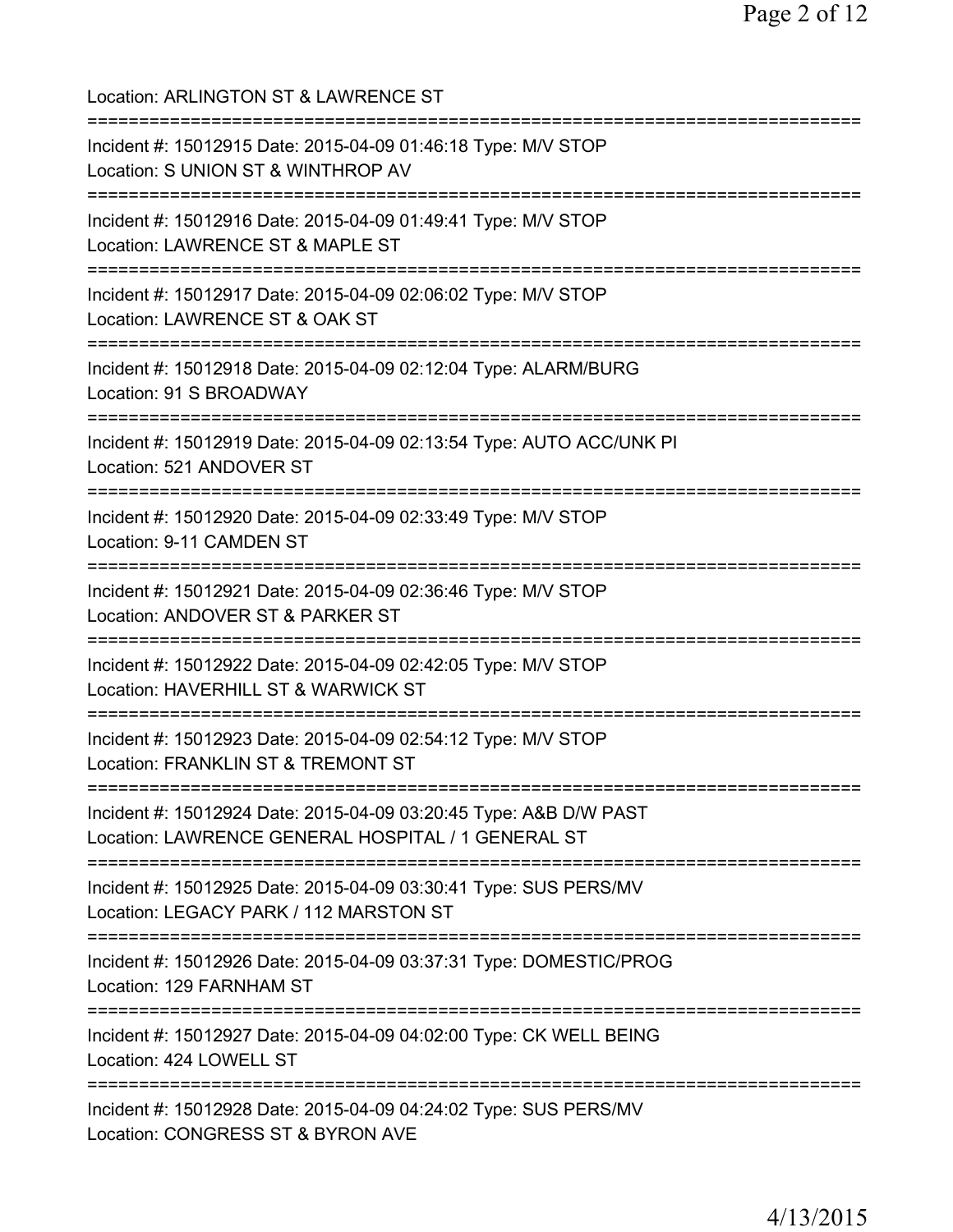| Incident #: 15012929 Date: 2015-04-09 04:29:39 Type: M/V STOP<br>Location: MARSTON ST & STORROW ST                            |
|-------------------------------------------------------------------------------------------------------------------------------|
| Incident #: 15012930 Date: 2015-04-09 04:31:21 Type: SUS PERS/MV<br>Location: ANDOVER ST & OSGOOD ST                          |
| Incident #: 15012931 Date: 2015-04-09 04:55:16 Type: UNWANTEDGUEST<br>Location: 268 BAILEY ST #3 FL 3                         |
| Incident #: 15012932 Date: 2015-04-09 05:43:57 Type: LARCENY/PAST<br>Location: 58 CONGRESS ST #2                              |
| Incident #: 15012933 Date: 2015-04-09 06:24:46 Type: STOL/MV/PAS<br>Location: 24 WOODLAND ST                                  |
| Incident #: 15012934 Date: 2015-04-09 06:43:45 Type: MV/BLOCKING<br>Location: 209 MARKET ST                                   |
| Incident #: 15012935 Date: 2015-04-09 07:01:39 Type: PARK & WALK<br><b>Location: BROADWAY</b>                                 |
| Incident #: 15012936 Date: 2015-04-09 07:03:32 Type: LIC PLATE STO<br>Location: 149 WEST ST                                   |
| Incident #: 15012937 Date: 2015-04-09 07:19:10 Type: WIRE DOWN<br>Location: BERKELEY ST & SWAN ST<br>==============           |
| Incident #: 15012938 Date: 2015-04-09 07:27:04 Type: M/V STOP<br>Location: PARTHUM SCHOOL / 255 E HAVERHILL ST                |
| Incident #: 15012939 Date: 2015-04-09 08:09:54 Type: M/V STOP<br>Location: 377 LAWRENCE ST                                    |
| Incident #: 15012940 Date: 2015-04-09 08:14:40 Type: M/V STOP<br>Location: AMES ST & WATER ST                                 |
| Incident #: 15012941 Date: 2015-04-09 08:20:43 Type: MAL DAMAGE<br>Location: 41 FARNHAM ST #2ND FL                            |
| ============================<br>Incident #: 15012942 Date: 2015-04-09 08:24:19 Type: M/V STOP<br>Location: HOLT ST & WATER ST |
|                                                                                                                               |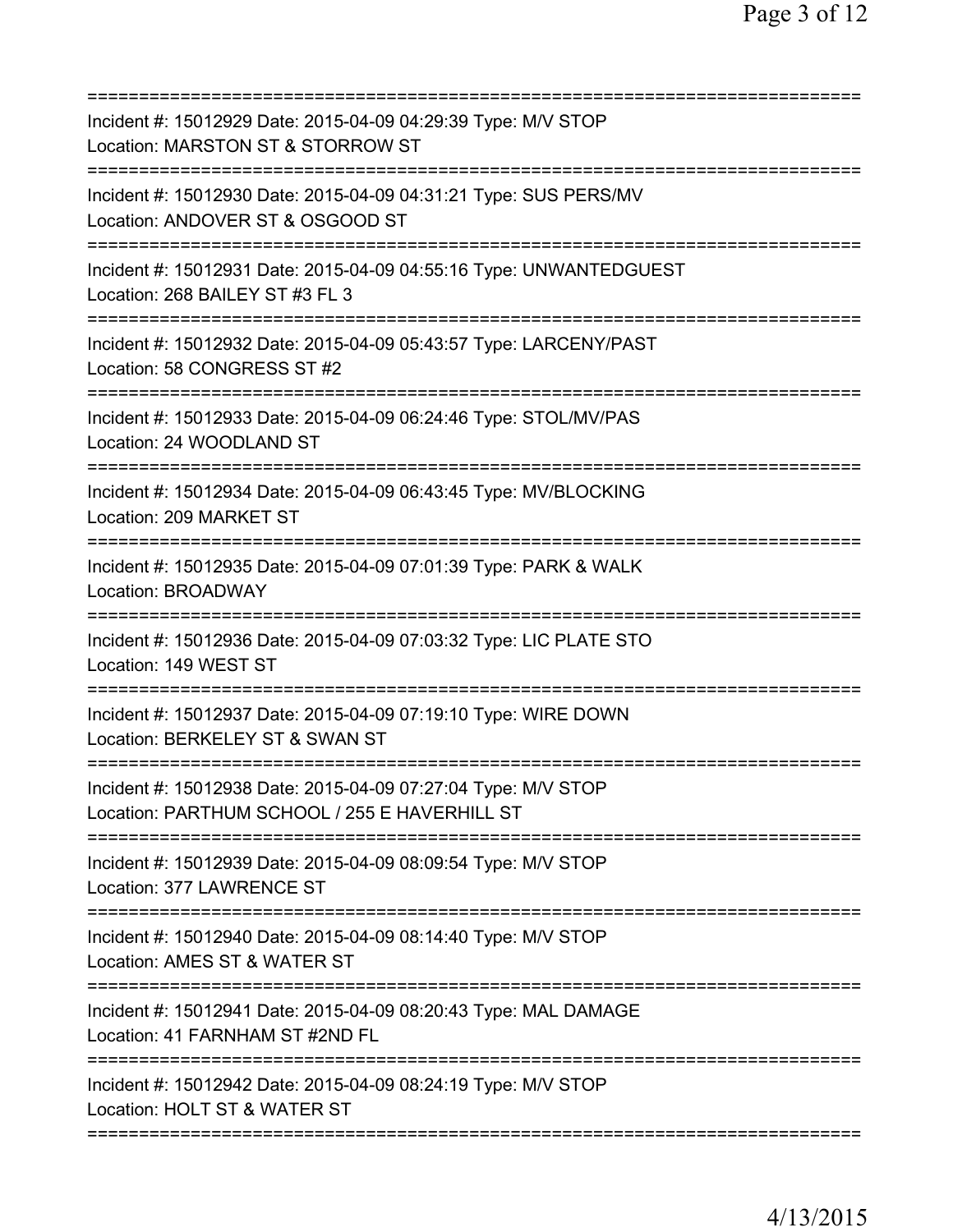| Incident #: 15012943 Date: 2015-04-09 08:24:21 Type: AUTO ACC/NO PI<br><b>Location: MARSTON ST</b>                             |
|--------------------------------------------------------------------------------------------------------------------------------|
| Incident #: 15012944 Date: 2015-04-09 08:57:11 Type: SUS PERS/MV<br>Location: 700 ESSEX ST<br>-----------                      |
| Incident #: 15012945 Date: 2015-04-09 09:09:19 Type: PARK & WALK<br>Location: BRADFORD ST & BROADWAY                           |
| Incident #: 15012946 Date: 2015-04-09 09:09:57 Type: PARK & WALK<br>Location: 205 BROADWAY                                     |
| Incident #: 15012947 Date: 2015-04-09 09:35:32 Type: PARK & WALK<br>Location: 205 BROADWAY                                     |
| Incident #: 15012948 Date: 2015-04-09 09:35:53 Type: PARK & WALK<br>Location: 205 BROADWAY                                     |
| Incident #: 15012949 Date: 2015-04-09 09:45:22 Type: MAL DAMAGE<br>Location: 17 CYPRESS ST                                     |
| ;===================================<br>Incident #: 15012950 Date: 2015-04-09 09:46:14 Type: ALARMS<br>Location: 26 HOLTON ST  |
| Incident #: 15012951 Date: 2015-04-09 09:50:40 Type: INVESTIGATION<br>Location: 15 UNION ST                                    |
| Incident #: 15012952 Date: 2015-04-09 09:51:36 Type: ALARM/BURG<br>Location: METHODIST CHURCH / 45 AVON ST                     |
| Incident #: 15012953 Date: 2015-04-09 10:07:03 Type: PARK & WALK<br>Location: BRADFORD ST & BROADWAY                           |
| ===============================<br>Incident #: 15012954 Date: 2015-04-09 10:07:09 Type: SUS PERS/MV<br>Location: 101 OSGOOD ST |
| Incident #: 15012955 Date: 2015-04-09 10:13:59 Type: M/V STOP<br>Location: 700 ESSEX ST                                        |
| Incident #: 15012956 Date: 2015-04-09 10:19:57 Type: 209A/SERVE<br>Location: 93 OSGOOD ST                                      |
| Incident #: 15012957 Date: 2015-04-09 10:21:29 Type: WARRANT SERVE                                                             |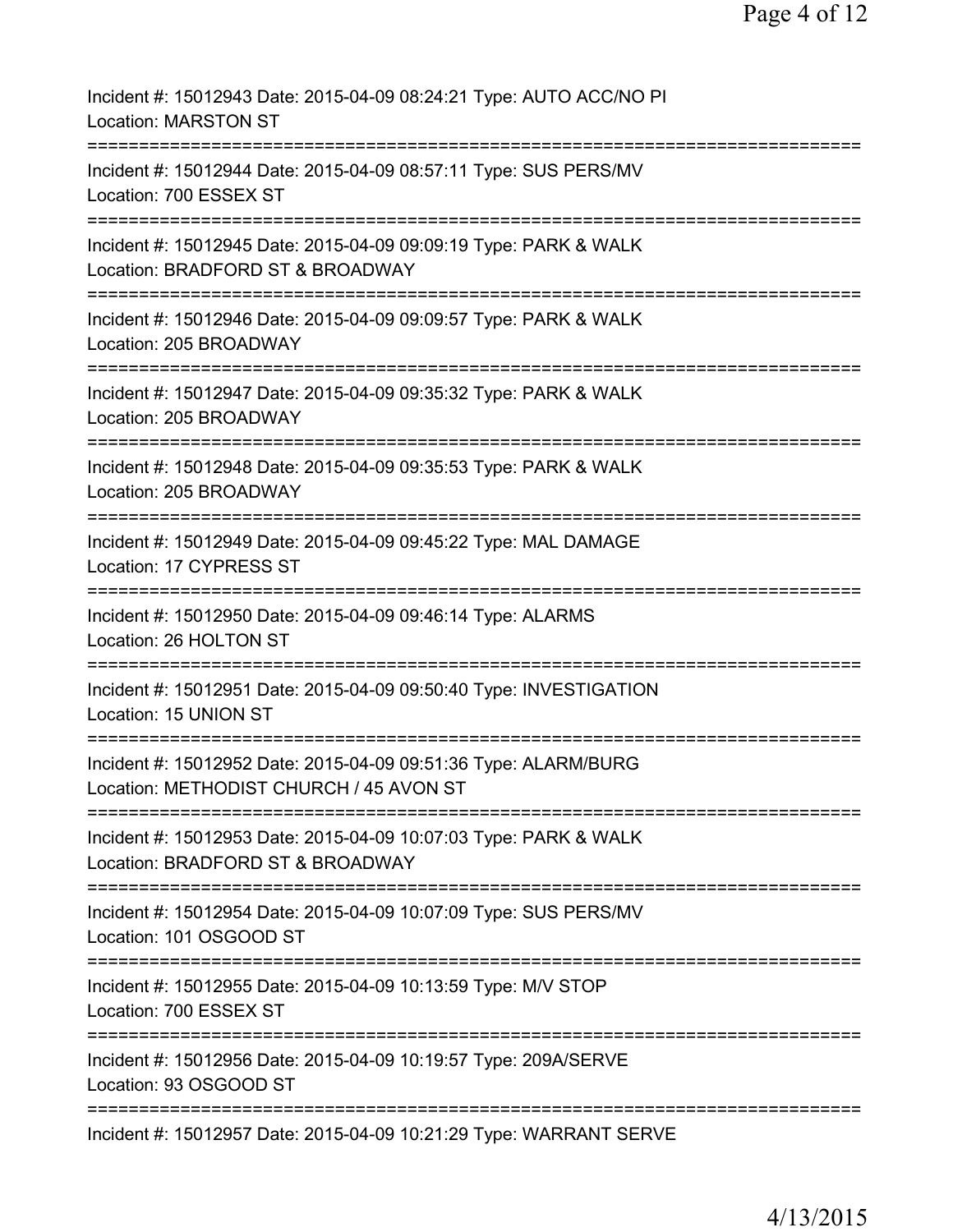| Location: 556 HOWARD ST<br>===========================                                                                                    |
|-------------------------------------------------------------------------------------------------------------------------------------------|
| Incident #: 15012958 Date: 2015-04-09 10:26:43 Type: PARK & WALK<br>Location: 50 BROADWAY<br>======================================       |
| Incident #: 15012959 Date: 2015-04-09 10:29:00 Type: WARRANT SERVE<br>Location: 233 HAVERHILL ST<br>===================================== |
| Incident #: 15012960 Date: 2015-04-09 10:29:54 Type: M/V STOP<br>Location: 19 PEARL ST                                                    |
| Incident #: 15012961 Date: 2015-04-09 10:34:52 Type: 209A/VIOLATION<br>Location: 2 MUSEUM SQ                                              |
| Incident #: 15012962 Date: 2015-04-09 11:00:39 Type: PARK & WALK<br>Location: 205 BROADWAY<br>------------------------------------        |
| Incident #: 15012963 Date: 2015-04-09 11:04:38 Type: PARK & WALK<br>Location: BROADWAY & PARK ST                                          |
| Incident #: 15012964 Date: 2015-04-09 11:09:46 Type: WARRANT SERVE<br>Location: 4 PROSPECT CT                                             |
| Incident #: 15012966 Date: 2015-04-09 11:13:16 Type: FRAUD<br>Location: BANK OF AMERICA / 67 WINTHROP AV                                  |
| :==========================<br>Incident #: 15012965 Date: 2015-04-09 11:13:23 Type: TRESPASSING<br>Location: 363 BROADWAY                 |
| Incident #: 15012967 Date: 2015-04-09 11:35:24 Type: INVEST CONT<br>Location: 505 LOWELL ST                                               |
| Incident #: 15012969 Date: 2015-04-09 11:36:38 Type: COURT DOC SERVE<br>Location: PEMBERTON PARK / null                                   |
| Incident #: 15012968 Date: 2015-04-09 11:38:47 Type: ALARM/BURG<br>Location: LITTLE MONSTERS SHOP / 85 BAY STATE RD #SUITE 14             |
| Incident #: 15012970 Date: 2015-04-09 11:47:12 Type: ALARM/BURG<br>Location: MEARA / 26 HOLTON ST                                         |
| Incident #: 15012971 Date: 2015-04-09 11:51:30 Type: B&E/PAST<br>Location: 35 SWAN ST                                                     |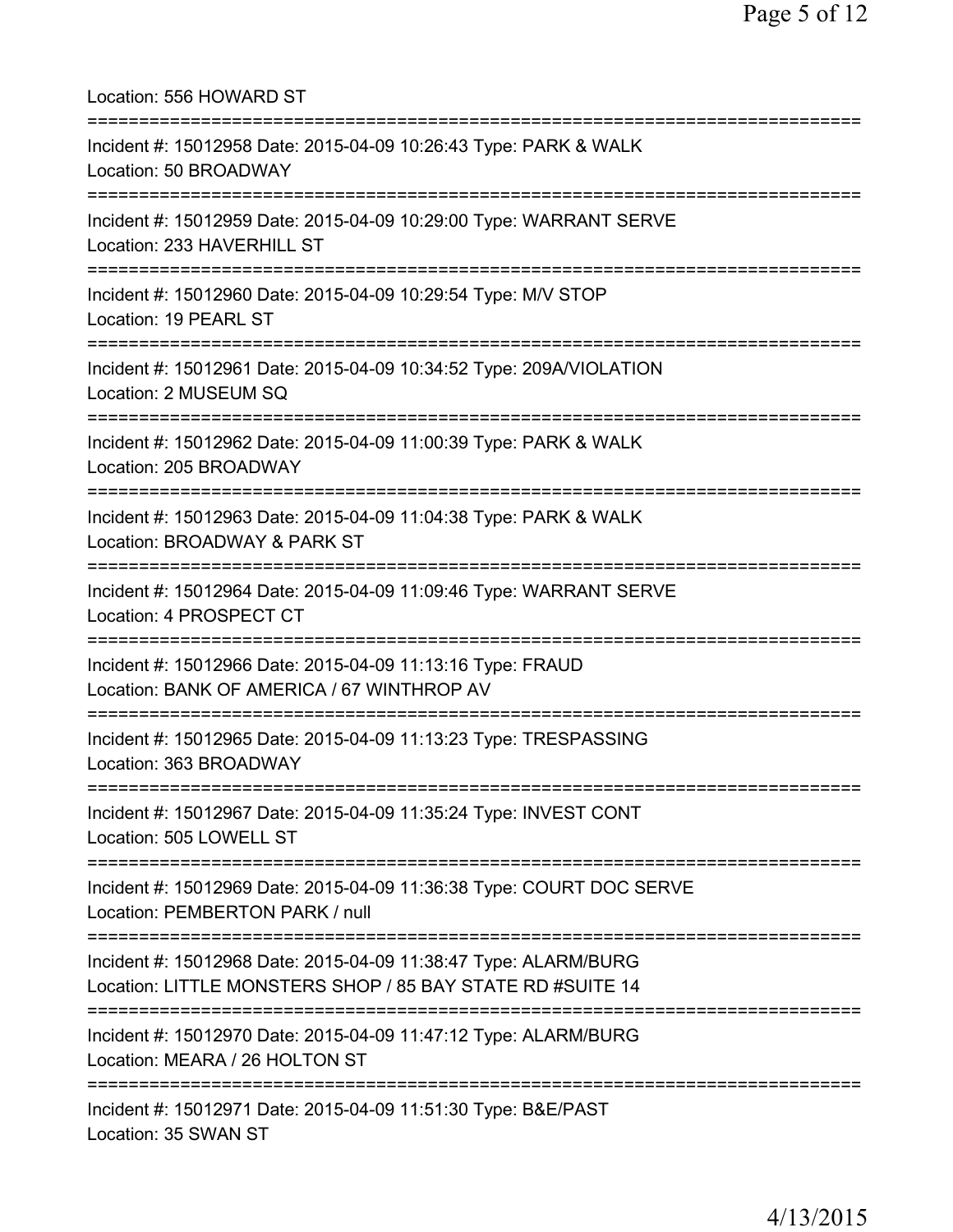| Incident #: 15012972 Date: 2015-04-09 12:09:10 Type: FRAUD<br>Location: 58 GILBERT ST                                                      |
|--------------------------------------------------------------------------------------------------------------------------------------------|
| Incident #: 15012973 Date: 2015-04-09 12:34:56 Type: B&E/MV/PAST<br>Location: 523 HAVERHILL ST                                             |
| Incident #: 15012974 Date: 2015-04-09 12:38:21 Type: MAL DAMAGE<br>Location: 52 CEDAR ST                                                   |
| Incident #: 15012975 Date: 2015-04-09 12:43:55 Type: DOMESTIC/PROG<br>Location: 229 BRUCE ST FL 1ST<br>====================                |
| Incident #: 15012976 Date: 2015-04-09 12:47:08 Type: SUS PERS/MV<br>Location: 348 PROSPECT ST                                              |
| Incident #: 15012977 Date: 2015-04-09 12:50:36 Type: ALARMS<br>Location: 26 HOLTON ST<br>======================================            |
| Incident #: 15012979 Date: 2015-04-09 12:53:09 Type: KEEP PEACE<br>Location: WALK-IN / 345 HAVERHILL ST #1C<br>=========================== |
| Incident #: 15012978 Date: 2015-04-09 12:53:17 Type: FIGHT<br>Location: GENERAL ST & BUS LOT<br>========================                   |
| Incident #: 15012980 Date: 2015-04-09 13:07:56 Type: M/V STOP<br>Location: MT VERNON ST & S BROADWAY                                       |
| Incident #: 15012981 Date: 2015-04-09 13:09:39 Type: CK WELL BEING<br>Location: 45 BROADWAY #708                                           |
| Incident #: 15012984 Date: 2015-04-09 13:09:52 Type: DRUG VIO<br>Location: 12 SHERIDAN ST                                                  |
| Incident #: 15012982 Date: 2015-04-09 13:10:33 Type: AUTO ACC/NO PI<br>Location: RUSSELL BUILDING / 1 GENERAL ST                           |
| Incident #: 15012983 Date: 2015-04-09 13:10:51 Type: B&E/MV/PAST<br><b>Location: 1 STEINER ST</b>                                          |
| Incident #: 15012985 Date: 2015-04-09 13:13:11 Type: DISTURBANCE<br><b>Location: GENERAL ST</b>                                            |
|                                                                                                                                            |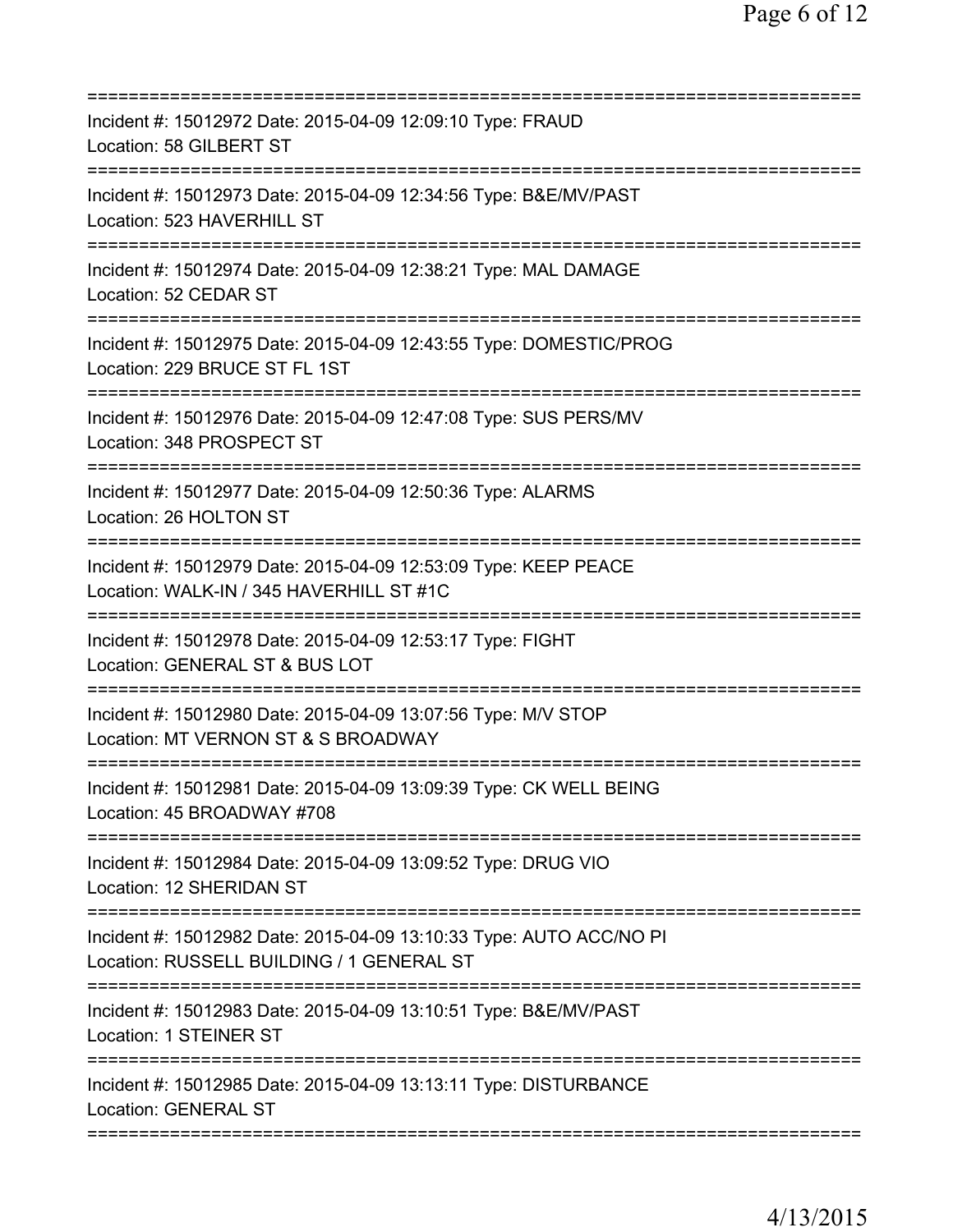| Incident #: 15012987 Date: 2015-04-09 13:15:14 Type: SERVE 209A<br>Location: 79 SHAWSHEEN RD                                        |
|-------------------------------------------------------------------------------------------------------------------------------------|
| Incident #: 15012986 Date: 2015-04-09 13:15:32 Type: RECOV/STOL/MV<br>Location: 57 HOWARD ST                                        |
| Incident #: 15012988 Date: 2015-04-09 13:39:45 Type: NOTIFICATION<br>Location: 139 SARATOGA ST                                      |
| Incident #: 15012989 Date: 2015-04-09 13:44:19 Type: ALARMS<br>Location: 136 FERRY ST                                               |
| Incident #: 15012990 Date: 2015-04-09 13:46:31 Type: SERVE 209A<br>Location: 6 SPRINGFIELD ST                                       |
| Incident #: 15012991 Date: 2015-04-09 13:49:05 Type: MEDIC SUPPORT<br>Location: 116 MAPLE ST                                        |
| Incident #: 15012992 Date: 2015-04-09 14:00:30 Type: SERVE 209A<br>Location: 80 BAILEY ST                                           |
| Incident #: 15012993 Date: 2015-04-09 14:09:32 Type: SERVE 209A<br>Location: 4 MORAN CT                                             |
| =================<br>Incident #: 15012994 Date: 2015-04-09 14:13:53 Type: AUTO ACC/NO PI<br>Location: 63 S BROADWAY                 |
| Incident #: 15012995 Date: 2015-04-09 14:20:24 Type: M/V STOP<br>Location: 301 HAVERHILL ST                                         |
| Incident #: 15012997 Date: 2015-04-09 14:31:36 Type: SUS PERS/MV<br>Location: JACKSON ST & KNOX ST                                  |
| ==========================<br>Incident #: 15012996 Date: 2015-04-09 14:31:39 Type: B&E/MV/ATTEMP<br>Location: BERKELEY ST & KNOX ST |
| Incident #: 15012998 Date: 2015-04-09 14:38:10 Type: HARASSMENT<br>Location: 70 N PARISH RD                                         |
| Incident #: 15012999 Date: 2015-04-09 14:43:03 Type: AUTO ACC/NO PI<br>Location: 77 S BROADWAY                                      |
| Incident #: 15013000 Date: 2015-04-09 14:55:57 Type: M/V STOP                                                                       |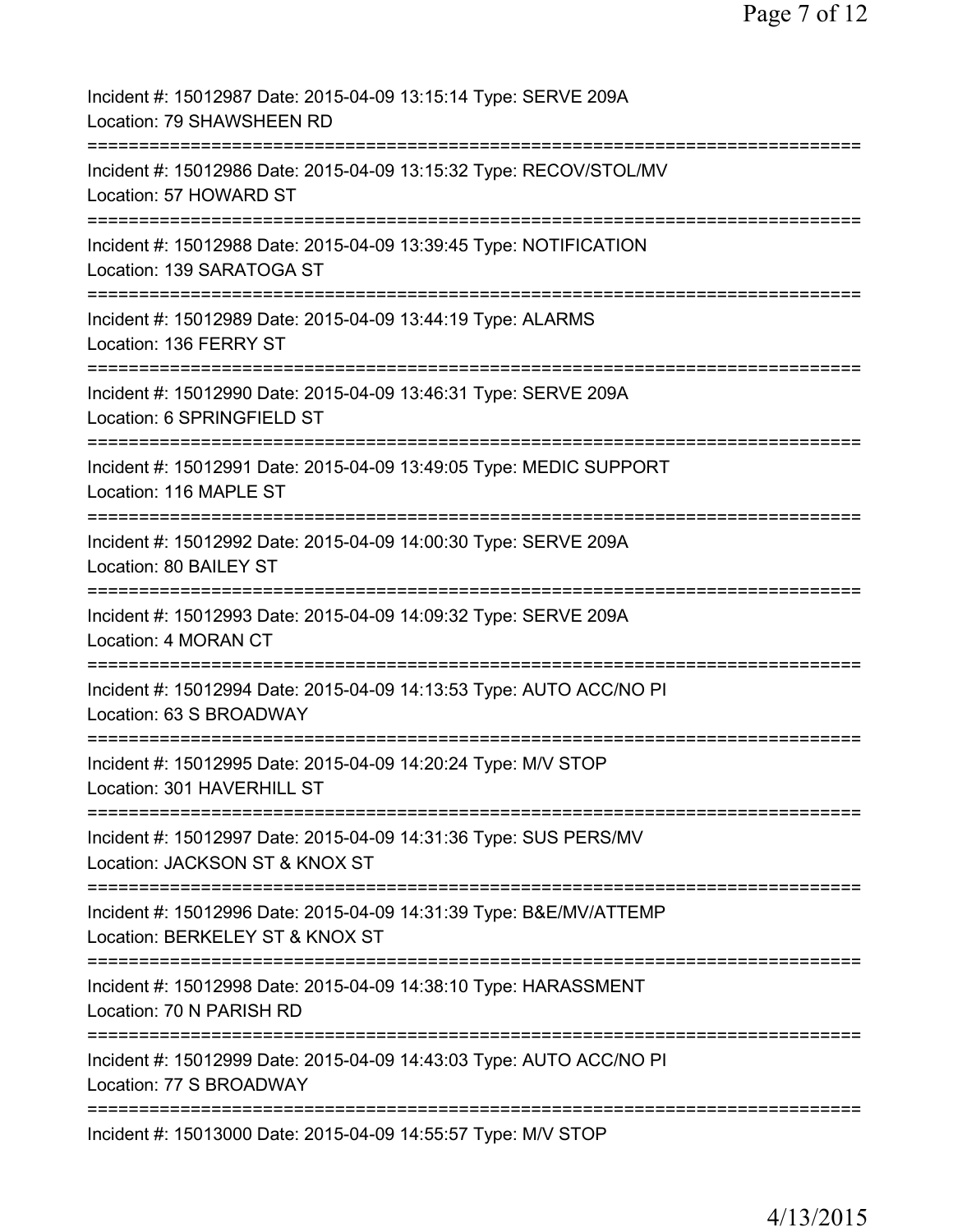Location: BRADFORD ST & BROADWAY =========================================================================== Incident #: 15013001 Date: 2015-04-09 15:05:47 Type: LOST PROPERTY Location: 257 ESSEX ST =========================================================================== Incident #: 15013002 Date: 2015-04-09 15:15:34 Type: SUS PERS/MV Location: 55 CONGRESS ST =========================================================================== Incident #: 15013003 Date: 2015-04-09 15:27:46 Type: M/V STOP Location: 133 LAWRENCE ST =========================================================================== Incident #: 15013004 Date: 2015-04-09 15:33:23 Type: MV/BLOCKING Location: 8 JACKSON CT =========================================================================== Incident #: 15013005 Date: 2015-04-09 15:38:36 Type: SHOPLIFTING Location: DOLLAR BILL / 19 OXFORD ST =========================================================================== Incident #: 15013006 Date: 2015-04-09 15:45:24 Type: HIT & RUN M/V Location: 664 ESSEX ST =========================================================================== Incident #: 15013007 Date: 2015-04-09 15:53:09 Type: SUS PERS/MV Location: CAMBRIDGE COLLEGE / 60 ISLAND ST =========================================================================== Incident #: 15013008 Date: 2015-04-09 16:01:12 Type: MAL DAMAGE Location: 86 KINGSTON ST #2 =========================================================================== Incident #: 15013009 Date: 2015-04-09 16:03:01 Type: SUS PERS/MV Location: 73 WINTHROP AV =========================================================================== Incident #: 15013010 Date: 2015-04-09 16:16:33 Type: M/V STOP Location: 1 LAWRENCE ST =========================================================================== Incident #: 15013011 Date: 2015-04-09 16:18:35 Type: FRAUD Location: 8 CHELMSFORD ST #2 =========================================================================== Incident #: 15013012 Date: 2015-04-09 16:19:56 Type: M/V STOP Location: 2 MUSEUM SQ =========================================================================== Incident #: 15013013 Date: 2015-04-09 16:28:23 Type: WARRANT SERVE Location: 2 APPLETON ST =========================================================================== Incident #: 15013014 Date: 2015-04-09 16:34:22 Type: KEEP PEACE Location: 130 COMMON ST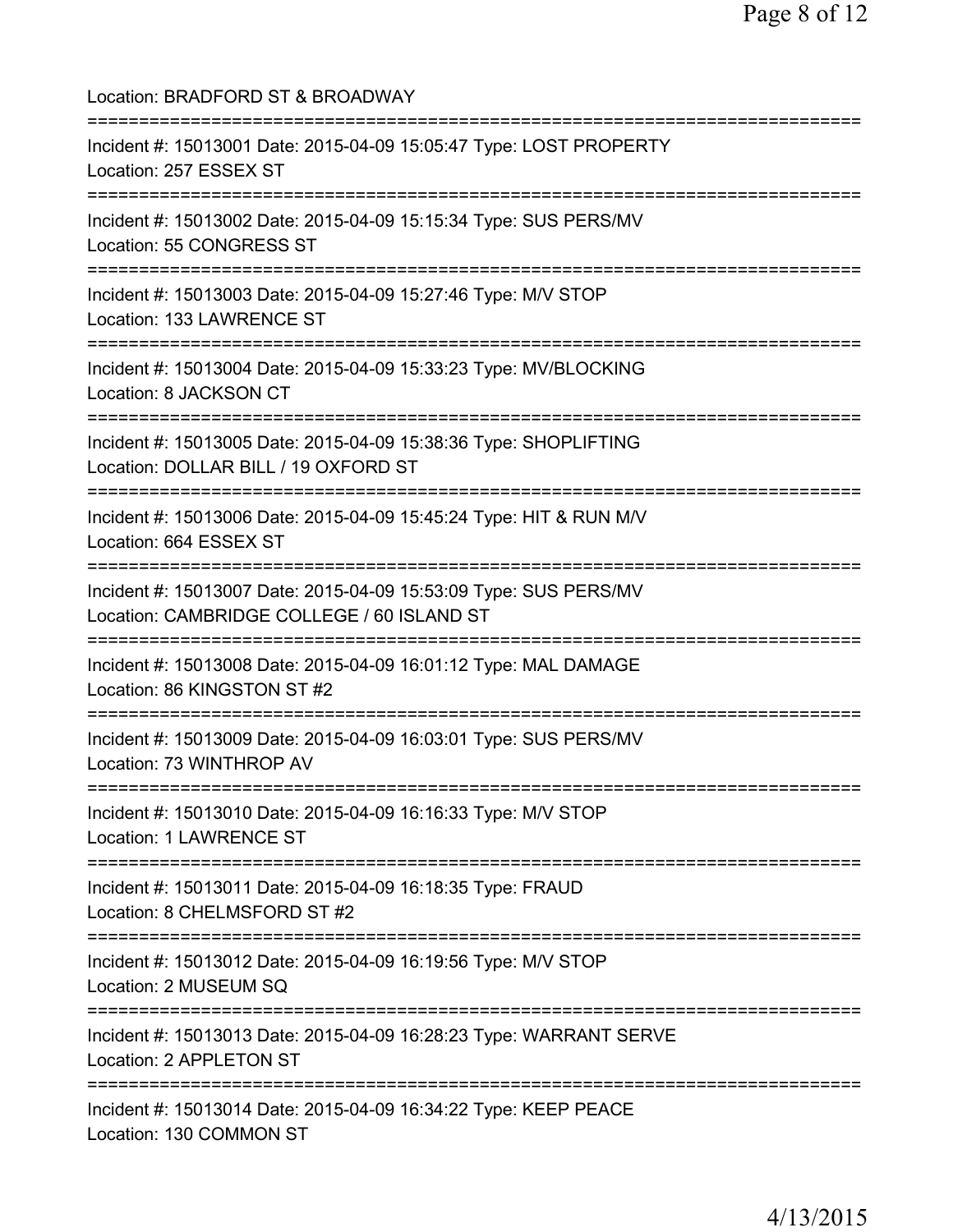| Incident #: 15013016 Date: 2015-04-09 16:35:57 Type: SUS PERS/MV<br>Location: AMHERST ST & COPLEY ST                                |
|-------------------------------------------------------------------------------------------------------------------------------------|
| Incident #: 15013015 Date: 2015-04-09 16:37:37 Type: HIT & RUN PRO<br>Location: HIGH ST & PLEASANT ST                               |
| Incident #: 15013017 Date: 2015-04-09 16:54:24 Type: SUS PERS/MV<br>Location: MCDONALDS / 50 BROADWAY<br>========================== |
| Incident #: 15013018 Date: 2015-04-09 17:07:32 Type: DOMESTIC/PROG<br>Location: 12 CYPRESS ST FL 1                                  |
| Incident #: 15013019 Date: 2015-04-09 17:09:46 Type: AUTO ACC/PI<br>Location: ERVING AV & LAWRENCE ST                               |
| Incident #: 15013020 Date: 2015-04-09 17:10:49 Type: SUS PERS/MV<br>Location: AMERICAN RED CROSS / 60 ISLAND ST                     |
| Incident #: 15013021 Date: 2015-04-09 17:14:35 Type: HIT & RUN M/V<br>Location: ESSEX ST & LAWRENCE ST                              |
| Incident #: 15013022 Date: 2015-04-09 17:36:06 Type: M/V STOP<br><b>Location: FALLS BRIDGE</b>                                      |
| Incident #: 15013023 Date: 2015-04-09 17:37:23 Type: DRUG VIO<br>Location: 129 ESSEX ST                                             |
| Incident #: 15013024 Date: 2015-04-09 17:38:01 Type: SUICIDE ATTEMPT<br>Location: 689 ESSEX ST #16                                  |
| Incident #: 15013025 Date: 2015-04-09 17:40:47 Type: M/V STOP<br>Location: 53 CAMBRIDGE ST                                          |
| Incident #: 15013026 Date: 2015-04-09 17:42:02 Type: M/V STOP<br>Location: PARKER ST & SALEM ST                                     |
| Incident #: 15013027 Date: 2015-04-09 17:53:33 Type: M/V STOP<br>Location: 73 WINTHROP AV                                           |
| Incident #: 15013028 Date: 2015-04-09 18:04:03 Type: AMBULANCE ASSSI<br>Location: 12 METHUEN ST                                     |
|                                                                                                                                     |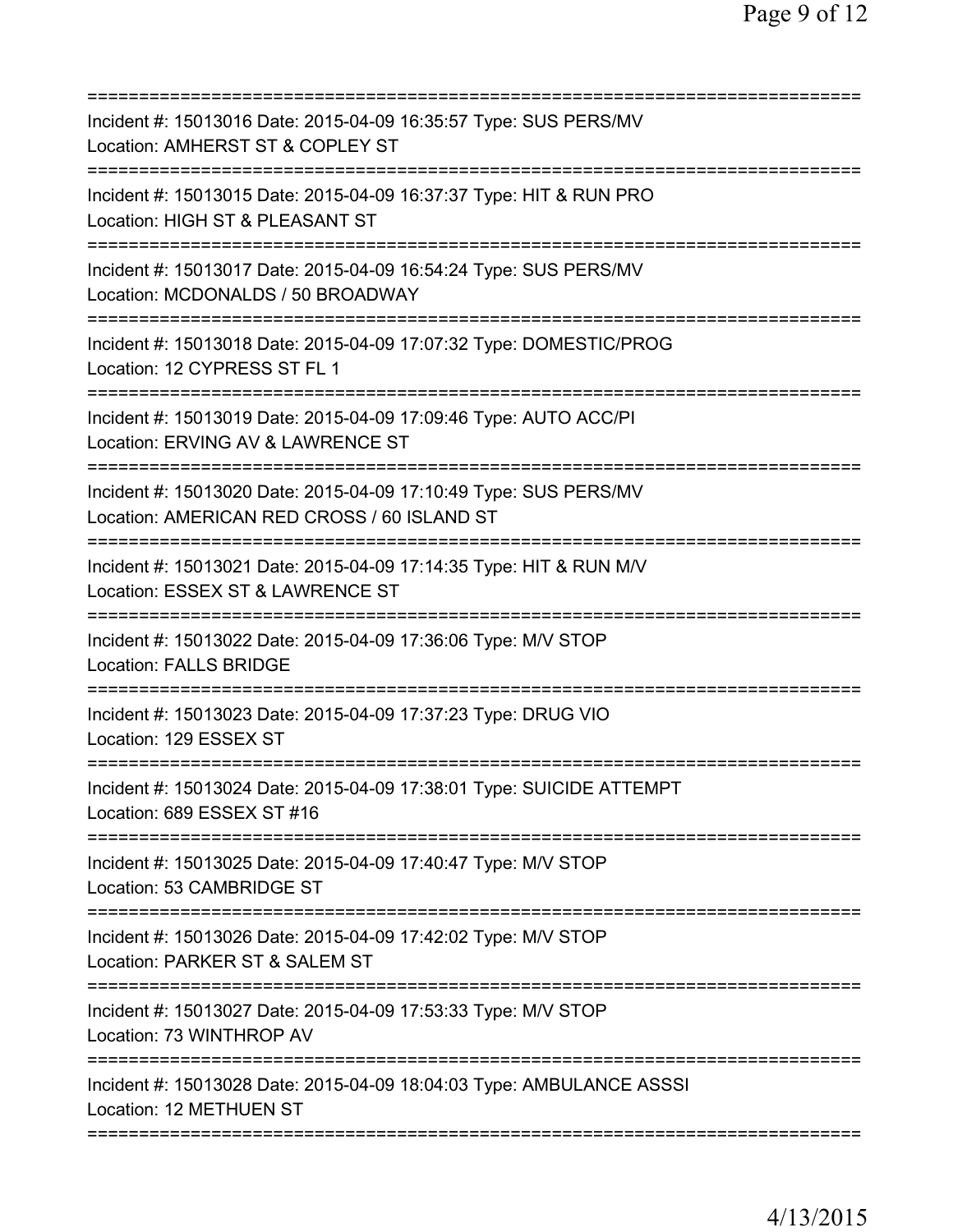| Incident #: 15013029 Date: 2015-04-09 18:05:54 Type: SHOPLIFTING<br>Location: DOLLAR DEAL STORE / 19 OXFORD ST                                         |
|--------------------------------------------------------------------------------------------------------------------------------------------------------|
| Incident #: 15013030 Date: 2015-04-09 18:18:39 Type: NEIGHBOR PROB<br>Location: 83 BASSWOOD ST                                                         |
| Incident #: 15013031 Date: 2015-04-09 18:20:49 Type: SUICIDE ATTEMPT<br>Location: 523 LOWELL ST                                                        |
| Incident #: 15013032 Date: 2015-04-09 18:50:43 Type: UNKNOWN PROB<br>Location: 127 ESSEX ST                                                            |
| Incident #: 15013033 Date: 2015-04-09 18:52:52 Type: M/V STOP<br>Location: MERRIMACK ST & PARKER ST                                                    |
| Incident #: 15013034 Date: 2015-04-09 18:58:42 Type: SHOPLIFTING<br>Location: SUPER LIQUORS / 35 S BROADWAY                                            |
| Incident #: 15013035 Date: 2015-04-09 19:01:15 Type: SHOPLIFTING<br>Location: DEMOULAS MARKET / 700 ESSEX ST<br>==================                     |
| Incident #: 15013036 Date: 2015-04-09 19:04:16 Type: TOW OF M/V<br>Location: JACKSON ST & METHUEN ST<br>===============                                |
| Incident #: 15013037 Date: 2015-04-09 19:15:12 Type: SHOTS FIRED<br>Location: LAWRENCE GENERAL HOSPITAL / 1 GENERAL ST                                 |
| Incident #: 15013038 Date: 2015-04-09 19:20:54 Type: INVESTIGATION<br>Location: 9 BROADWAY                                                             |
| Incident #: 15013039 Date: 2015-04-09 19:54:52 Type: DISTURBANCE<br>Location: BROADWAY & MANCHESTER ST                                                 |
| Incident #: 15013040 Date: 2015-04-09 19:59:49 Type: ALARM/BURG<br>Location: RESD; PEDRO JAVIER 9789025293 / 215 HIGH ST<br>========================== |
| Incident #: 15013041 Date: 2015-04-09 20:32:41 Type: TRANSPORT<br>Location: LOWELL JUVENILE                                                            |
| Incident #: 15013042 Date: 2015-04-09 20:41:43 Type: UNWANTEDGUEST<br>Location: 37 EUTAW ST FL 3                                                       |
| Incident #: 15013043 Date: 2015-04-09 20:42:41 Type: DK (DRUNK)                                                                                        |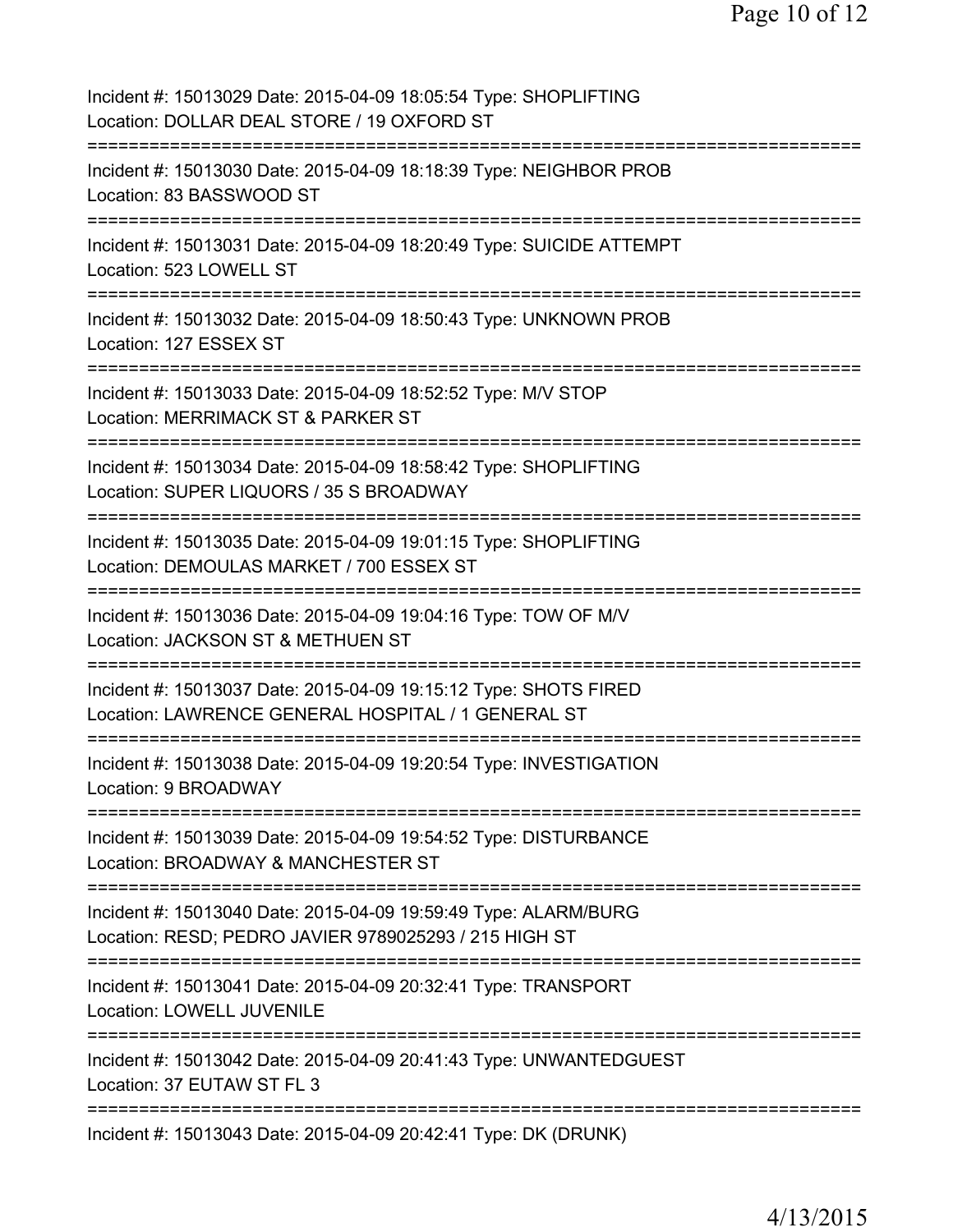Location: FALLS BRIDGE / FALLSBRIDGE =========================================================================== Incident #: 15013044 Date: 2015-04-09 20:57:28 Type: IDENTITY THEFT Location: 69 UNION ST =========================================================================== Incident #: 15013045 Date: 2015-04-09 20:58:51 Type: INVESTIGATION Location: 319 HIGH ST =========================================================================== Incident #: 15013046 Date: 2015-04-09 21:08:17 Type: INVESTIGATION Location: ALLSTON ST & PLEASANT =========================================================================== Incident #: 15013047 Date: 2015-04-09 21:46:31 Type: ALARM/BURG Location: 5 WOLCOTT AV =========================================================================== Incident #: 15013048 Date: 2015-04-09 21:55:45 Type: DISORDERLY Location: CROWN FRIED CHICKEN / 205 BROADWAY =========================================================================== Incident #: 15013049 Date: 2015-04-09 21:56:43 Type: KEEP PEACE Location: 50 PARK ST FL 1 =========================================================================== Incident #: 15013050 Date: 2015-04-09 22:17:30 Type: DOMESTIC/PAST Location: 75 PARK ST =========================================================================== Incident #: 15013051 Date: 2015-04-09 22:20:26 Type: ALARM/BURG Location: 5 WOLCOTT AV =========================================================================== Incident #: 15013052 Date: 2015-04-09 22:28:23 Type: AUTO ACC/UNK PI Location: 115 S BROADWAY =========================================================================== Incident #: 15013053 Date: 2015-04-09 22:34:47 Type: ROBBERY UNARM Location: BROADWAY & PARK ST =========================================================================== Incident #: 15013054 Date: 2015-04-09 22:49:51 Type: NOISE ORD Location: 239 FARNHAM ST #17 =========================================================================== Incident #: 15013055 Date: 2015-04-09 22:53:26 Type: HIT & RUN M/V Location: 2 WYMAN ST =========================================================================== Incident #: 15013056 Date: 2015-04-09 22:53:54 Type: NOISE ORD Location: 473 ESSEX ST #36 FL 3 =========================================================================== Incident #: 15013057 Date: 2015-04-09 23:18:59 Type: ALARM/BURG Location: 579 ANDOVER ST